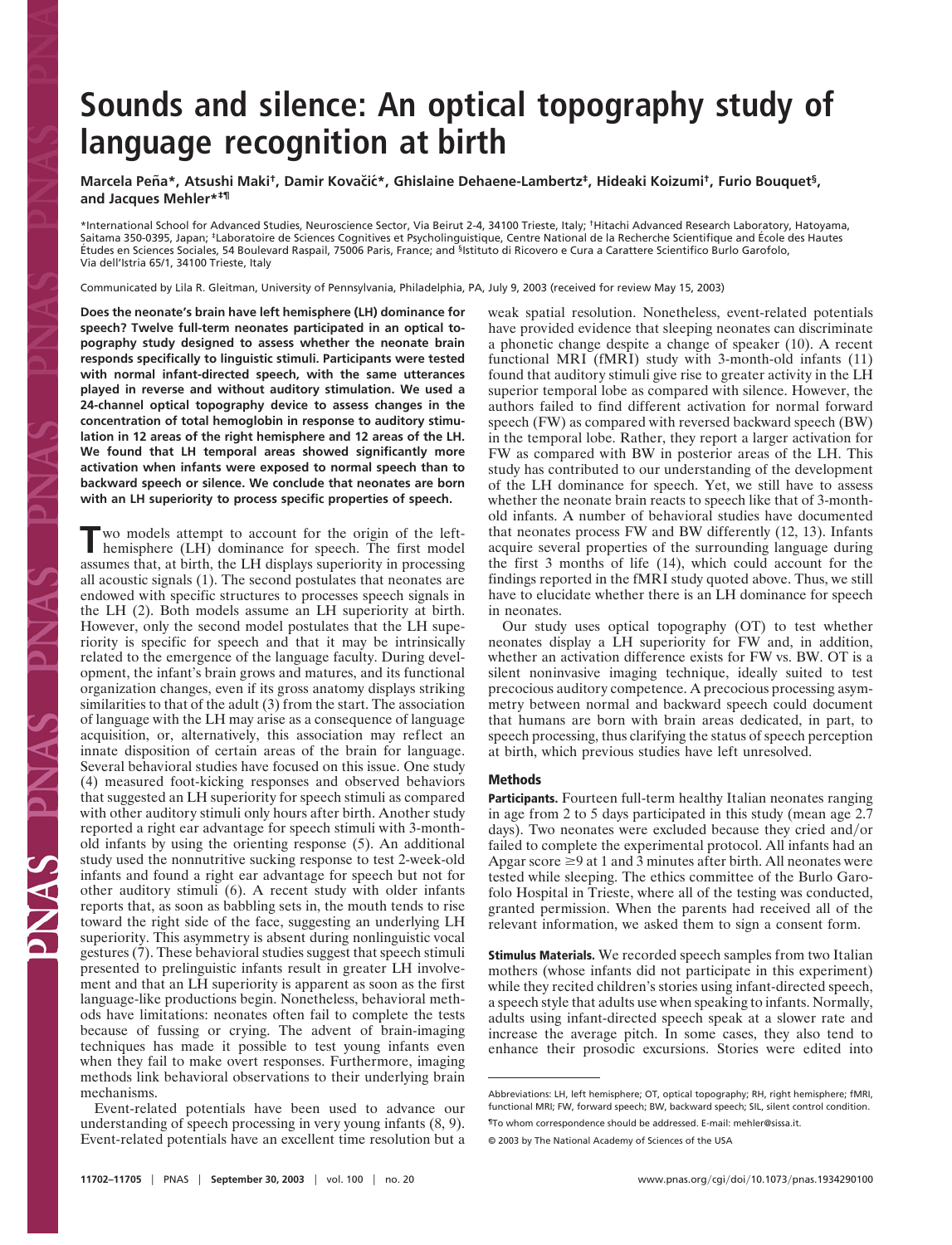

**Fig. 1.** Testing protocol. Neonates were tested by using 10 blocks per experimental condition: FW (*a*), BW (*b*), and SIL (*c*). Only three of 10 blocks are illustrated for each condition. A block begins with the presentation of 15 s of the stimulus. A period of silence of varying duration (from 25 to 35 s) follows the stimulation period. In *c*, the epochs that correspond to stimulation epochs in conditions FW and BW are silent. The arrows indicate the onset of the periods of 15 s used to align SIL with FW and with BW during the analyses. The periods used for statistical analyses start with the onset of the block and finish 30 s later (indicated by the dotted line).

sequences of 15 s  $(\pm 1 \text{ s})$  each. A phonologist verified that all sequences were well formed prosodic units. The mean intensity of the sentences was equalized. A speech editor that timereversed the FW utterances generated the stimuli for the BW condition. Each block used sequences from only one speaker.

**Testing Protocol.** Neonates were tested while they slept in a silent room. Tests consisted of 10 blocks per condition, presented in random order: FW, BW, and silent control condition (SIL) (see Fig. 1). Each block contained 15 s of FW followed by 25–35 s of silence, 15 s of BW followed by 25–35 s of silence, or 15 s of silence followed by 25–35 s of silence. The varying durations of the silent periods were introduced to avoid synchronization between stimuli occurrences and spontaneous oscillations. Spontaneous oscillations are periodic variations in the OT signal due to the autonomic regulation of cerebral blood flow (15). BW is an optimal control for FW because it matches the latter in duration, pitch, and intensity. Many segments sound alike in both FW and BW. However, the human vocal tract cannot produce some backward sequences, in particular, the ones corresponding to backward aspirated stops. Behavioral studies have demonstrated that neonates cannot discriminate a pair of languages when the utterances are reversed, whereas they can when they hear normal utterances (13). In the SIL, the infant received no auditory stimuli, but marks were sent to the OT device corresponding to the labels that would have signaled auditory stimuli in the two other conditions.

**Experimental Procedure.** Neonates were tested in their cribs. A silicon holder (hereafter called a probe) kept the optical fibers in place (see Fig. 2*a*). We used two probes, each containing nine optical fibers of 1 mm in diameter. One probe was placed over the right hemisphere (RH) and the other over the LH. Probes were positioned to maximize the likelihood of monitoring perisylvian areas. Of the nine fibers per probe, five were emitters and four were detectors. Fibers were placed 3 cm apart, providing 12 recording sites per hemisphere (hereafter called channels). Each channel corresponds to the central zone of the light path between each adjacent emitter–detector fiber pair. The probes were placed by using skull landmarks. First, the vertex was determined as the site where the midpoint of a line going from the nasion to the inion intersects the midpoint of another line going from the left to the right preauricular lobule. When the vertex had been determined, the two probes were positioned to ensure that channels 4 and 9 coincided with the imaginary line going from the vertex to the preauricular lobule and that channels 11 and 12 coincided with the imaginary line going from the inion to the nasion. When the probes were positioned, the experimenter made sure that the fibers touched the neonate's scalp. The OT device detects automatically whether the contact is adequate to measure emerging photons.

**OT Recording.** OT estimates change in cerebral blood volume and oxygen saturation. A number of papers provide a detailed description of the principles underlying OT (16–18). Previous studies suggest that the properties of the vascular response measured using OT are comparable to those described for the BOLD (blood oxygen level dependence) effect in fMRI (19). The Hitachi ETG-100 OT device records simultaneously from 24 channels on the cortex. Channels mostly measure vascular changes from the surface of the cortex, that is, 2–3 cm below the scalp. The ETG-100 emits infrared light at two wavelengths, 780 and 830 nm, through the fibers. The intensity of each wavelength is modulated at different frequencies ranging from 1 to 6.5 kHz, and the total power output per fiber is 0.7 mW. The reflected light is sampled once every 100 ms and is separated into two modulated signals, one for each wavelength, by a number of corresponding lock-in amplifiers. After analog-to-digital conversion, the signals are transferred to a computer. These measures make it possible to estimate the changes in the concentration of oxy-Hb, deoxy-Hb, and total Hb in response to stimulation. Given the wavelengths used by the ETG-100 model, oxy-Hb and total-Hb estimations are more precise than the estimation of deoxy-Hb.

**Data Analysis.** Our analysis focused on the variation of total Hb, which estimates the changes in the cerebral blood volume. Total Hb was calculated from the absorption of the two wavelengths mentioned above. To remove components originating from slow fluctuations of cerebral blood flow and heartbeat noise, the total Hb signal was bandpass filtered between 0.02 and 1 Hz. Moreover, all blocks that had been affected by movement artifacts were removed after detecting rapid changes in total Hb concentration (signal variations > 0.1 mmol·mm over two consecutive samples). Thereafter, a first-degree baseline fit was estimated for each channel in nonrejected blocks. The fit was computed between the mean of the 5 s before the onset of the block and the mean of the 5 s between the 25th and 30th s after the onset of the block. For each neonate, the mean change in concentration of total Hb over the 30 s after the onset was calculated for each condition and for each channel. These measures were used to carry out the statistical analyses. Additional analyses of shorter periods of the response were conducted for channels over the temporal regions. Statistical analyses were carried out by using three-way repeated measures ANOVA: condition (FW, BW, and SIL)  $\times$  hemisphere (LH and RH)  $\times$  group of channels (upper channels and lower channels). The two groups of channels (upper and lower) were used to identify relatively extensive areas of brain activation. Upper channels, 1–6, covered the superior half of the frontoparietal cortex above the Sylvian fissure, whereas lower channels, 7–12, covered most of the temporal cortex under the Sylvian fissure (Fig. 2*a*). Additional ANOVAs were conducted to study the activation on each independent channel (12 channels in the LH and 12 channels in the RH).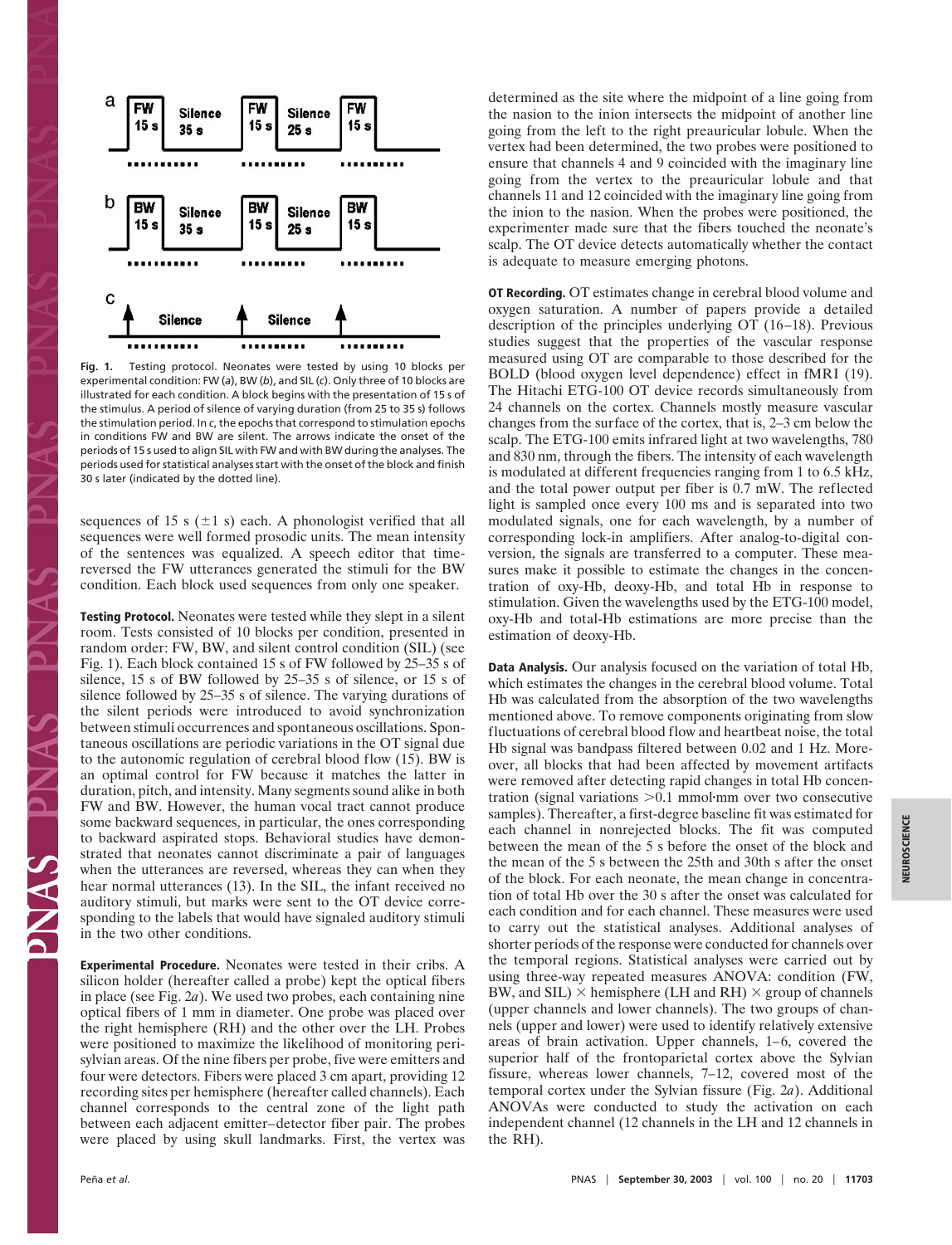

**Fig. 2.** Positioning of the OT probes and observed results. (*a*) OT channels projected on an MR image of a 2-month-old infant. Red dots correspond to emitter and blue dots to detector optical fibers. The numbers on the black dotted lines, between adjacent emitter–detector pairs of fibers, correspond to the channels from which changes in Hb concentration were estimated. Indicated skull landmarks (inion, nasion, tragus, and vertex) were used to place the probes. (*b*) The numbers above the plots correspond to channel numbers in a. The plots show the grand average of the mean of total Hb (mmol-mm) for successive 5-s windows. The first window begins 5 s before the onset of a block. The vertical black line in channel 1 of the LH indicates the range of total Hb concentration in mmol-mm valid for all of the channels. Total Hb is plotted in red for FW, in green for BW, and in blue for SIL. Ascending bars indicate SDs. The six channels enclosed within dotted lines (7-12) cover the temporal regions below the Sylvian fissure (lower channels). Channels 1-6 were placed over the frontoparietal regions above the Sylvian fissure (upper channels).

## **Results**

**ANA** 

Our results focus on the variations in the concentration of total Hb as illustrated in Fig. 2*b*. We observed a main effect of hemisphere  $(F1,11 = 9.17, P < 0.012)$  due to a significantly greater activity in the LH than in the RH. A post hoc analysis showed that this effect was due to a greater activation of the LH only during the FW condition.

In fact, during FW, the concentration of total Hb was significantly greater in the LH than in the RH  $(F1,11 = 11.03, P <$ 0.007); no significant differences by hemisphere were observed during the BW or the SIL conditions. The response to FW was mostly localized in the lower channels overlying the temporal regions (main effect of the group of channels:  $F1,11 = 12.68, P <$ 0.004; condition *x* group of channels interaction:  $F1.41,22 = 5.06$ ,  $P < 0.029$ ). In the lower channels of the LH, the concentration of total Hb was significantly higher for FW than for either BW or SIL ( $F1,11 = 8.73, P < 0.013$  and  $F1,11 = 8.56, P < 0.014,$ respectively). No significant differences by condition or hemisphere were found in the upper channels or in the lower channels of the RH. The analysis of independent channels showed that in channel 9 of the LH, the concentration of total Hb was significantly greater than in channel 9 of the RH only during FW  $(F1,11 = 7.59, P < 0.019)$ . Moreover, in channel 11 of the LH, the concentration of total Hb was significantly higher during FW than during BW or SIL  $(F1,11 = 12.88, P < 0.004)$ , whereas there were no significant differences by condition in channel 11 of the RH. Finally, if we restrict the comparisons to the period from 10 to 20 s after the onset of the block (which coincides with the plateau of the vascular response), in channel 9 the response was significantly higher in the LH compared with the RH  $(F1,11)$  = 9.70,  $P < 0.01$ ), and it was significantly higher during FW compared with SIL  $(F1,11 = 5.69, P < 0.036)$ , suggesting that left temporal areas were particularly responsive to FW speech.